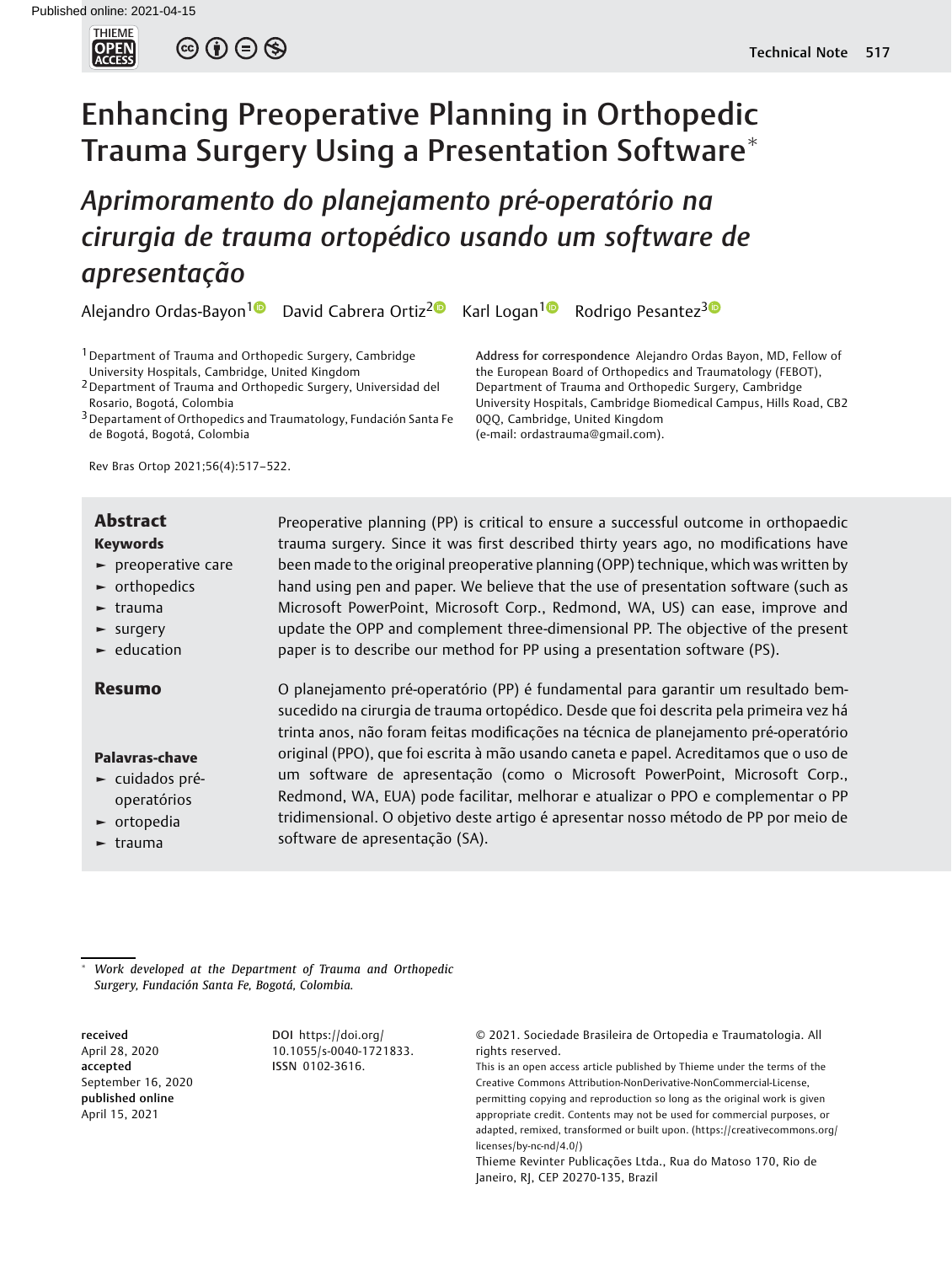# Introduction

Preoperative planning (PP) is an essential step in orthopedic trauma surgery.<sup>1–3</sup> It enables the surgeon to reflect on the case in an environment free of pressure.<sup>4</sup> It also helps to select the materials and implants needed for fracture reduction and fixation, and can therefore help anticipate problems, providing the opportunity to design alternative plans. To summarize, PP saves time and minimises complications, which translates into better patient outcomes.<sup>1,5</sup>

The original preoperative planning (OPP) technique<sup>6</sup> includes four sequential stages:

- 1. Reconstruction involves identifying and reassembling the fracture fragments, which are drawn on tracing paper using the uninjured side as a template.
- 2. Decision-making involves defining the surgical indication and addressing issues such as approach and fixation methods to minimise the damage to soft tissue.
- 3. Fixation. Implants are selected and templated physically on the previous drawing to enable the surgeon to determine their function, length and size, and whether they need to undergo modifications.
- 4. Surgical tactic: It is developed in four stages: listing the required equipment, preparation (surgical team, anesthesia, antibiotics, tourniquet, expected blood loss, estimated surgical time), a stepwise list of the whole procedure, and a postoperative regime.

The OPP yields three documents: the surgical tactic, the annotated drawing, and the equipment list.

This simple and reproducible method, which remains valid today, established the principles of PP in orthopedic trauma. We believe that this process can be updated and enhanced by the use of a ubiquitous digital tool such as a presentation software (PS).

# Technique for PPPS

Preoperative planning with a presentation software (PPPS) follows the same principles as the OPP. We would encourage the reader to refer to the complementary videos to better understand the following processes.

Materials required for the PPPS:

- 1. Hardware: either PC (Windows or Linux), Mac, IOS and/or Android devices.
- 2. Software: PSs, such as PowerPoint, Keynote etc. The authors used Microsoft PowerPoint (Microsoft Corp., Redmond, WA, US), version 16.27 for Mac.

#### Basic Settings (►Video 1)

### Video 1



Online content including video sequences viewable at: [https://s20.video-stream-hosting.de/tvg/](https://s20.video-stream-hosting.de/tvg/ejournal/10.1055-s-00042410/10-1055-s-0040-1721833-rbo-20-00126-v1_360p.mp4) [ejournal/10.1055-s-00042410/10-1055-s-0040-](https://s20.video-stream-hosting.de/tvg/ejournal/10.1055-s-00042410/10-1055-s-0040-1721833-rbo-20-00126-v1_360p.mp4) [1721833-rbo-20-00126-v1\\_360p.mp4](https://s20.video-stream-hosting.de/tvg/ejournal/10.1055-s-00042410/10-1055-s-0040-1721833-rbo-20-00126-v1_360p.mp4).

Table 1 Presentation Layout for the preoperative planning with a presentation software

| - Title slide Keywords and date identifying the case                                                               |
|--------------------------------------------------------------------------------------------------------------------|
| - Medical history Patient information and mechanism of<br>injury                                                   |
| - Soft-tissue status Pictures of the involved area                                                                 |
| - Layout of the operating theater Single slide showing<br>staff and theater layout ( $\blacktriangleright$ Fig. 1) |
| - Imaging                                                                                                          |
| - Reconstruction                                                                                                   |
| - Decision-making                                                                                                  |
| - Fixation                                                                                                         |
| - Surgical tactic                                                                                                  |
| ∘ Equipment                                                                                                        |
| ∘ Preparation                                                                                                      |
| ∘ Stepwise plan                                                                                                    |



Fig. 1 Slide representing the layout of the operating theater. As it can be seen by the operating room personnel, it improves team communication and saves time.  $S =$ surgeon; A = assistant; N = nurse;  $AN =$  anesthesiologist; II screen  $=$  image intensifier screen.

Once the program is open, change the Design and select the black slide background with a white font, as this increases the contrast of the radiographs. Add the slides corresponding to the proposed PPPS layout (►Table 1) and operating theater layout ( $\blacktriangleright$  Fig. 1).

#### Imaging

Preoperative relevant radiographs, computed tomography (CT) and/or magnetic resonance imaging (MRI) frames are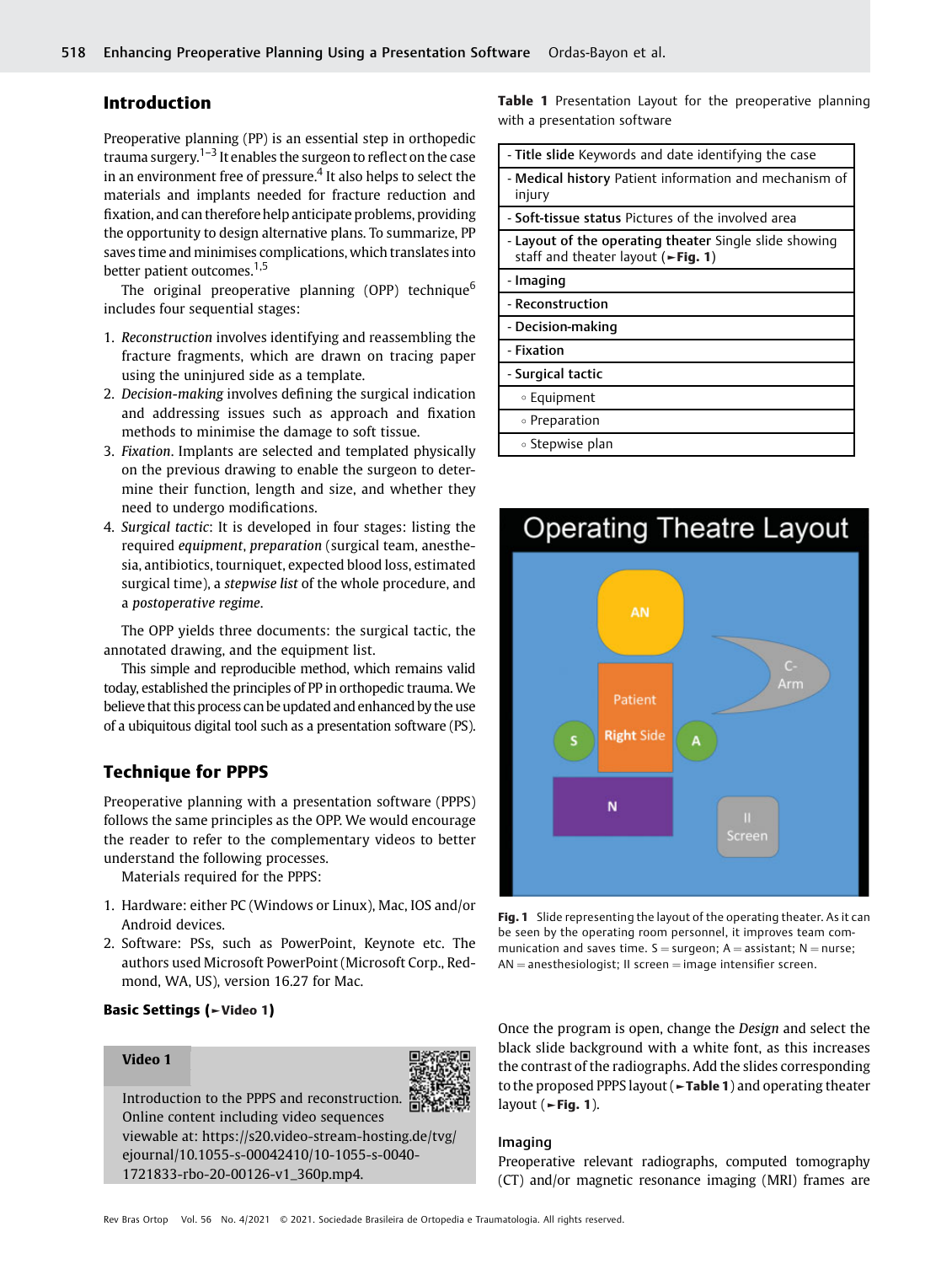

Fig. 2 Orthogonal views of a distal humerus fracture (A). The same images after applying the following commands: Picture Format > Artistic  $E \text{ffects} > \text{Glow Edges}$  (B).

added to the presentation. Most picture archiving and communication system (PACS) viewers enable the user to export and save the images in generic format (.jpeg, .png, .tiff). This is our preferred method because the quality of the image is much higher. The alternative is to paste a screenshot of the images onto a slide and crop them (*Picture format*  $>$  *Crop*). We display orthogonal views of the fracture in one slide, which will then be used as a model to reconstruct and fix the fracture (►Fig. 2A). The quality of the images can be enhanced if needed using Picture Format > Corrections > Sharpen 50%.

#### Reconstruction (►Video 1)

To identify fracture fragments, the presentation software offers two options. The first is to select each image and go to Picture Format > Artistic Effects > Glow Edges. This effect simulates hand-drawing ( $\blacktriangleright$ Fig. 2B). The second option is to use the Draw tool, which enables the surgeon to draw directly onto the image.

Fracture fragments can then be individually isolated by selecting the image and clicking on Picture Format > Remove Background. This enables the surgeon to delineate each fragment separately using both Mark Areas to Keep and Mark Areas to Remove ( $\blacktriangleright$ Fig. 3 A, B, C, D). After all main fracture fragments are isolated images, they can be pasted onto a new slide and manipulated by dragging and rotating them, so the fracture can be reduced and reconstructed (►Fig. 3E). Alternatively, if contralateral radiographs are available, these can be mirrored, and the fracture can be reconstructed over them.

# Fixation (►Video 2)

# Video 2 Fixation and equipment list. Online



content including video sequences viewable at: [https://s20.video-stream-hosting.de/tvg/](https://s20.video-stream-hosting.de/tvg/ejournal/10.1055-s-00042410/10-1055-s-0040-1721833-rbo-20-00126-v2_360p.mp4) [ejournal/10.1055-s-00042410/10-1055-s-0040-](https://s20.video-stream-hosting.de/tvg/ejournal/10.1055-s-00042410/10-1055-s-0040-1721833-rbo-20-00126-v2_360p.mp4) [1721833-rbo-20-00126-v2\\_360p.mp4](https://s20.video-stream-hosting.de/tvg/ejournal/10.1055-s-00042410/10-1055-s-0040-1721833-rbo-20-00126-v2_360p.mp4).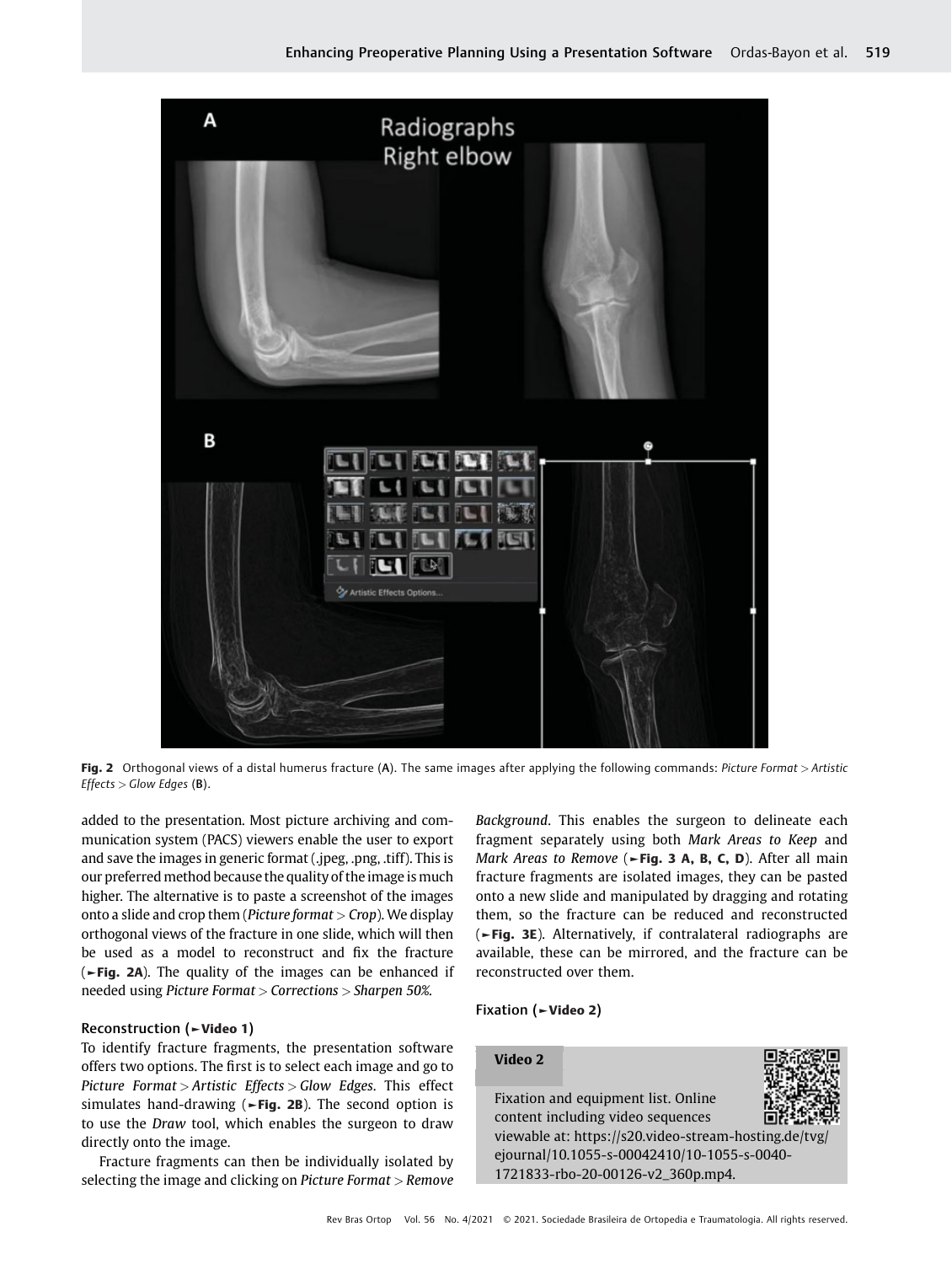

Fig. 3 An anteroposterior view of the fracture is cropped and pasted as a separate image (A). Using Background Removal, the distal (B, C) and proximal fragments (D) are delimited. Both images are fitted in together to reconstruct the fracture (E).



Fig. 4 A screenshot of the implant (medial distal humerus plate) from the operative technique is taken (A). The image is pasted onto a slide (B) and edited to have its background removed (C) and its color changed (D). The edited image is superimposed on the ruler to be accurately scaled, according to the implant's size chart (E). The final image is adjusted to fit the reconstructed fracture (F).

To design the fixation construct, the surgeon must have access to the implant surgical operative technique manual. Most can be downloaded in pdf format. These manuals contain both dimensions of the implants and pictures of them in various planes. These pictures are captured with screenshots (►Fig. 4A), pasted on a separate slide (►Fig. 4B), and modified to remove their background (Picture Format > Remove Background,  $\blacktriangleright$  Fig. 4C). Following the OPP guidelines, the color of the implant can be changed to blue (Picture Format > Color,  $\blacktriangleright$  Fig. 4D). For a more accurate prediction of the size, an image of a ruler is downloaded, and the implant is superimposed over the ruler until it matches its actual size (►Figs. 4E and 5C). Note that preoperative radiographs must be taken with a

radiologic marker to accurately scale the image. Finally, the implant image can be adjusted to fit the preoperative radiograph in Format Picture > 3D rotation ( $\blacktriangleright$  Figs. 4F and 5). If many implants will be used, the Transparency tool (Format Picture  $>$  Transparency) enables the visualization of many implants in different layers (►Fig. 5D). Alternatively, fixation can be quickly schematized using the Draw tool.

### Surgical Tactic (►Video 2)

Add slides describing how the proposed fixation is going to be achieved, the list of materials, tools and implants needed, and the postoperative plan given the proposed construct stability.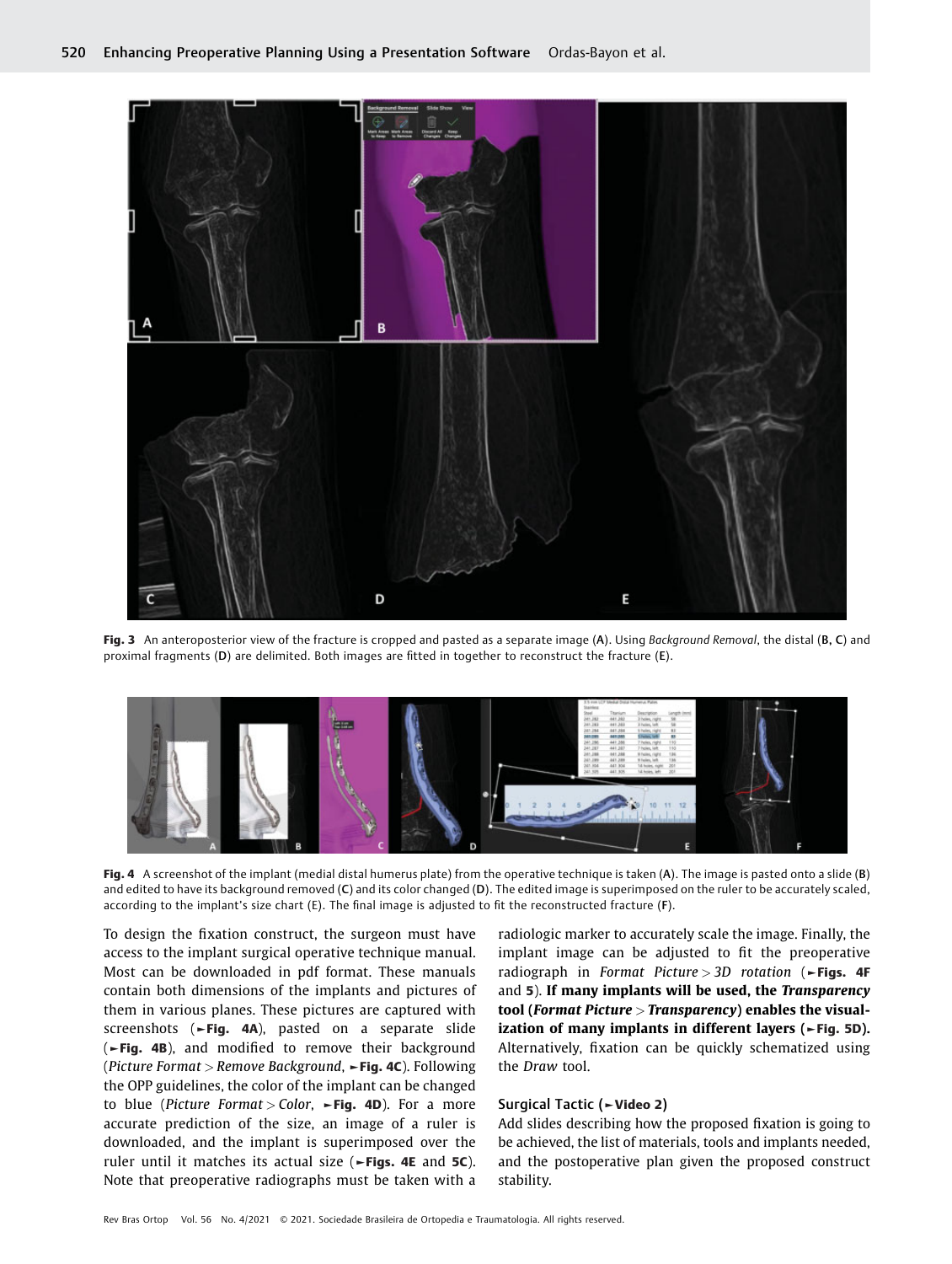

Fig. 5 Fixation stage of a 3.5-mm cortical screw in the preoperative planning with a presentation software. A screenshot from the surgical technique manual is cropped (A) and pasted on a slide to have its background removed (B). The color of the image is changed to blue and placed over a ruler to scale its diameter (C). The one-third tubular plate and the screws are shown over the reconstruction after applying the Transparency tool (D).



Fig. 6 Key slides from the final result of the PPPS.